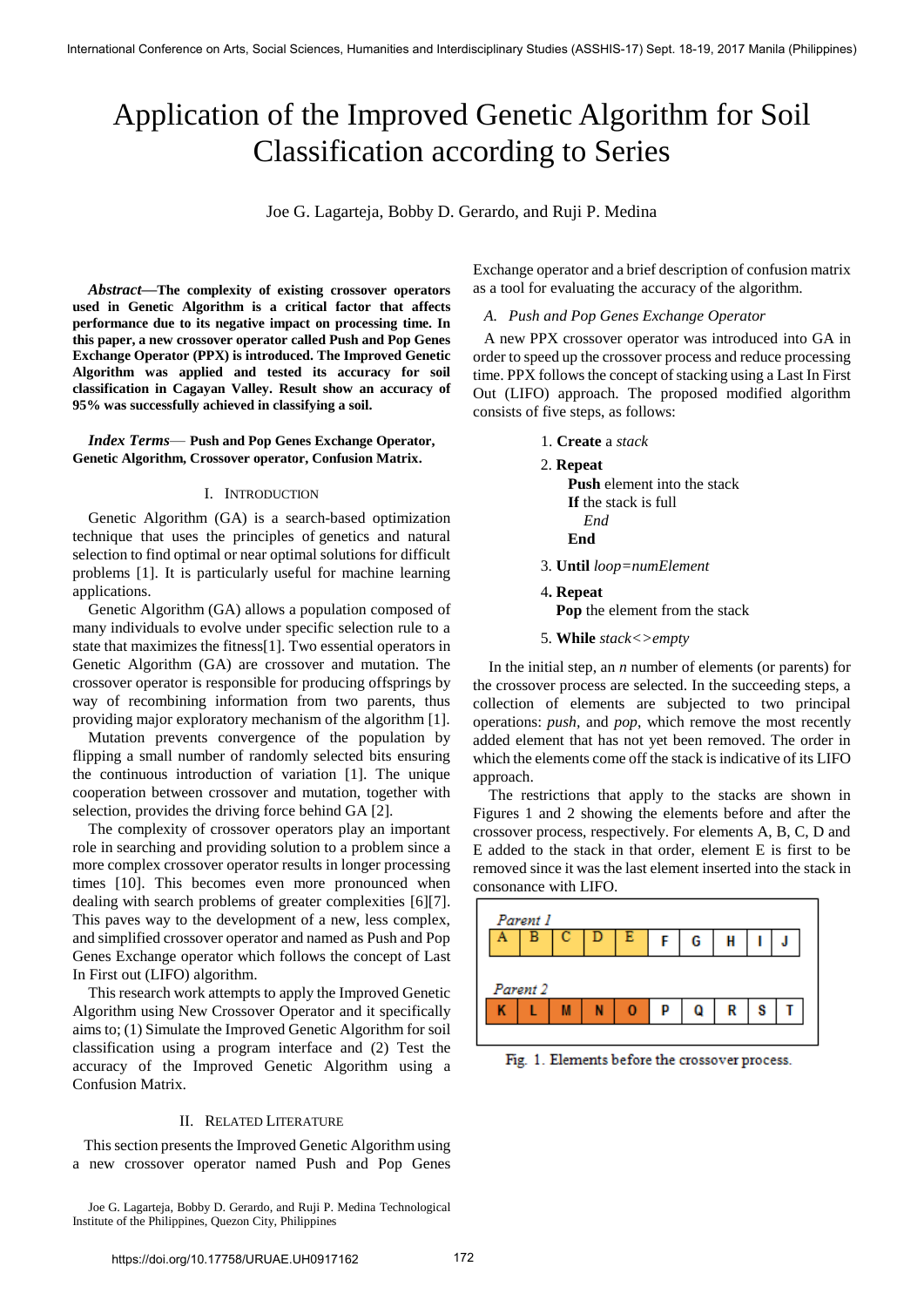

Fig. 2. Elements after the crossover process.

### *B. Confusion Matrix*

In the field of machine learning and specifically the problem of [statistical classification,](https://en.wikipedia.org/wiki/Statistical_classification) a confusion matrix, also known as an error matrix [11], is a specific table layout that allows visualization of the performance of an algorithm, typically a supervised learning one. Each column of the matrix represents the instances in a predicted class while each row represents the instances in an actual class or vice versa [12].

The confusion matrix is represented by a matrix which each row represents the instances in a predicted class, while each column represents in an actual class. One of the advantages of using this performance evaluation tool is that the data mining analyzer can easily see if the model is confusing two classes (i.e. commonly mislabeling one as another) [11].

The matrix also shows the accuracy of the classifier as the percentage of correctly classified patterns in a given class divided by the total number of patterns in that class. The overall (average) accuracy of the classifier is also evaluated by using the confusion matrix [12].

## III. RESULTS AND DISCUSSIONS

Classifying the soil according to series was simulated in the developed program interface. The program interface was designed and developed using the C# programming language as shown in Figure 3.



Fig. 3. Program Interface.

The program composes of different functionalities to classify soil according to series based on the inputted value of attributes or properties of a soil like the color, texture, PH Level, fragments, and mottles.

- **1. Feature Selection** allows the user to select feature of the soil to be classified.
- **2. Result** provides a view of the classification result
- **3. Crossover Result Viewer** provides visual representation of crossover processing results
- **4. Identify Soil Series Button** performs the classification process

The dataset used was a real soil testing data results taken from the Department of Agriculture in Cagayan Valley. A total of 50 tests were taken to serve as a basis for simulating the classification process use in this paper.

Simulations were performed in the program interface. Training set for classification is pre-loaded which is composed of a total of 16 different soil series known to be as classes having different attributes. These classes will be converted into a series of binary string with a fixed length of 21 bits which would serve as a rule or pattern in classifying the soil. Selecting the attributes based on the data collected from the soil test is the first step. Once all set, the classification process can be started. The application will process the inputted values which would serve a parameter in soil classification process. And finally, a result will be displayed in the Result area of the application providing details about the best classification of the soil according to the patterns or rule found in the training set.

An actual output of the program interface is shown in Figure

| ME LENET C ALLERTERS - Said Liabler Somer-                 |                                                                                                  |                                    | $-1$<br>$\rightarrow$     |
|------------------------------------------------------------|--------------------------------------------------------------------------------------------------|------------------------------------|---------------------------|
| $-4 + 1 = 1$<br>0.000 1998 1997 1998 1111 19-ext 5 519 019 | COLOR:                                                                                           | <b>TEXTURE:</b>                    |                           |
| 7: 800 0300 SWARTHERE ST 19 may 1 423814<br>mena Touch     | Box/CONVISH \$6,000                                                                              | <b>TLAF</b><br>٠                   |                           |
| 1. RECYCLIVITY BECK 2.1 flows 3.2830/<br>61211-0444-120002 | <b>PH LEVEL:</b>                                                                                 | <b>FRAGNENTS:</b>                  |                           |
|                                                            | 4588                                                                                             | <b>SYSTEMS</b><br>1 Printered over |                           |
| An only the transfer of the control of the                 | MOTTLES:                                                                                         |                                    |                           |
| Party 1 000 1000 00000 012 012                             | Robbe Lights of Art Jole L. Hargewin Daying, and it is                                           |                                    |                           |
| 2.000 000 000 00000 017 02:21 12:00                        |                                                                                                  |                                    | <b>Service Stationers</b> |
| <b>National Text of</b>                                    | The series of the soil is ALAMSNON with a filteria asset of ICO 19994.                           |                                    |                           |
| 320 0000 911 9x4 + 5220 9<br>and the Chancer of Attracta   | <b>CONTRACTOR</b><br>Taxwell I beefs about to hum home. You instrumed the                        |                                    |                           |
| <b>Index East</b><br><b>STATISTICS</b>                     | Present Land line:<br>drivery skill second growth dental<br>the product of the first product<br> |                                    |                           |
| and 7, 600 Mills (200 10000) 101 Street 1 Streets          |                                                                                                  |                                    |                           |

Fig. 4. Result of the classification process.

Figure 4 presents the result of the classification process. The Improved Genetic Algorithm was able to determine the best soil classification for a soil having a color of *black/grayish brown*, texture of *clay*, PH level between *4.5 to 5.5*, fragments of *limestone*, and a mottle of *spots of red; manganese (bagiing) and iron*.



Fig. 5. Accuracy Test using Confusion Matrix

 Testing the Improved Genetic Algorithm is very essential to determine its accuracy in terms of classifying soils in the region of Cagayan Valley.

 Figure 5 shows the corresponding result of the classified soil result from 100 test result taken from the Department of Agriculture in Cagayan Valley. 2 soils were classified as Bantog instead of Alaminos, 1 was classified as Bago instead of San Manuel, 1 was classified as San Juan instead of Ilagan, and 1 was classified as Quinga instead of Tagulod. This misclassification factor was due to very close value of the different attribute of the soil.

 As a final result, using 100 test results of soil taken from the Department of Agriculture in Cagayan Valley, the Improved